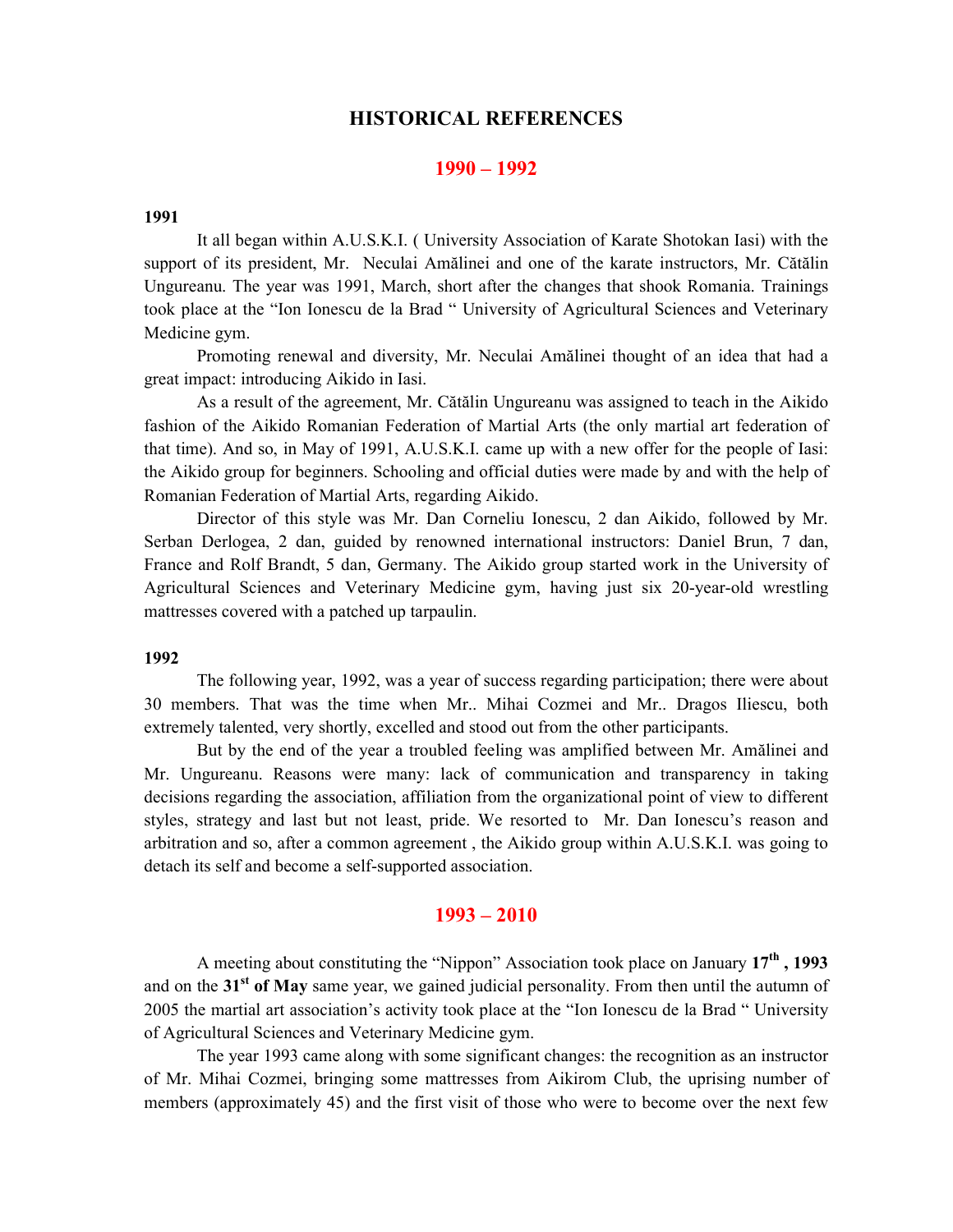years some of the greatest friends and gurus of Aikido, Mr. Igor Zaharevici and Mr. Vitalie Oncea, both from Chisinău.

The same year brings new forces, Mr. Ionel Carabas and the late Mr. Vlad Volosievici which, ultimately, became instructors within the Association.

In the second half of the year takes place the scission of the Association because an important part of the members back then followed Mr. Mihai Cozmei, who intended to form an Aikikai Romania branch in Iasi.

#### 1994

The autumn of 1993 and the first months of 1994 was a time of proving strength in the restoring of the Association. Supported locally by Mr. Miron Iliescu and central by what was called then Romanian Union of Aikido ( which meanwhile was transferred to the newly founded Romanian Federation of Contact Martial Arts), the number of the members became once again normal so as everyone could continue and improve their training. New members came in 1994: Dumitru Fedorovici, Daniel Tîmpu and Ionel Cotovanu, they became instructors of the Association in the years that followed.

## 1995

In the autumn of 1995 Olaru Marian and Rosca Adrian enroll.Both from the city of Barlad. The two have been true examples of dedication, traveling back and forth from Iasi to Barlad at least twice a week for training.

Starting with the year 1995, in Bucharest a specialized group within the Nippon association was created. It's members all training in Karate Shotokan, under the guidance of Mr. Keul Volker, Nicolae Raileanu, Dragos Popazu and Victor Marcuson.

#### 1996-1998

At the start of 1996, Adi Rosca starts a group of aikido in Barlad. The group had difficulties in functioning due to the lack of resources of any kind.

Between 1997-1998, Adrian Rosca meets Cristian Carari in Vaslui, whom he initiates in the bases of aikido practice.A minor occurance at first glance however this will prove to be of great importance within the following years because here in Vaslui also, a group of aikido will be formed.Adi will change the commuting area from Iasi to Vaslui.

### 2001

Within the course of this year all connections with The Romanian Aikido Association are broken off. From this point forward A.A.M "Nippon" becomes a free organization, unattached.

### 2002

On the  $6<sup>th</sup>$  of June 2002, after approximately 3 years of functioning, a period in which direct connections were established with the Iasi association , the Vaslui "Nippon" branch is formed under the supervision of Mr. Cristian Carari.

#### 2003

The association celebrates 10 years of official recognition.